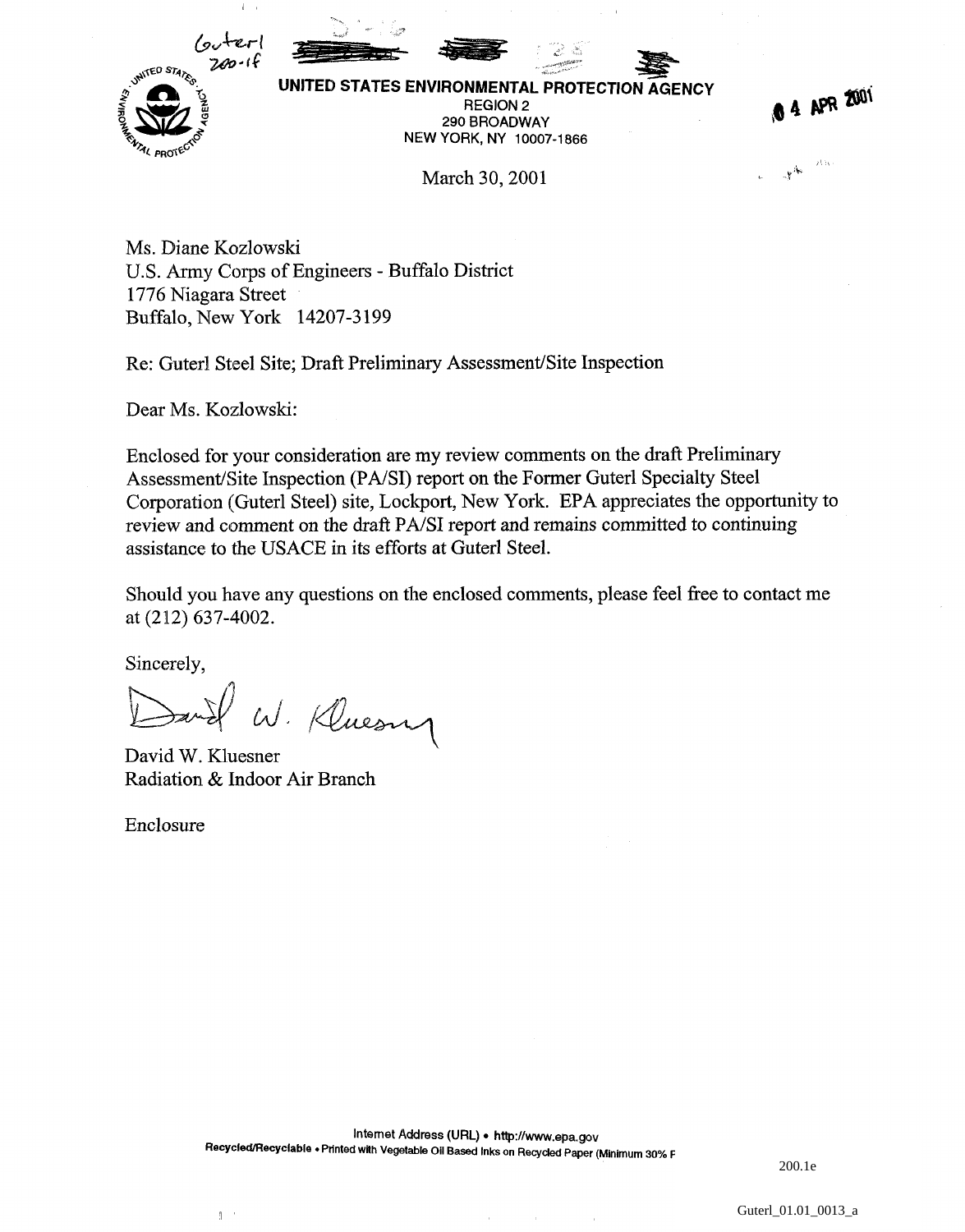## Comments on the Draft PA/SI Report on Guterl Steel EPA - Region 2; March 30,2001

 $\rightarrow \rho_{\rm m}$ 

- (1) Page 1; 1.0 Introduction; First Paragraph; Last Sentence: In the review of existing information on the site, who's files were reviewed? And, with regards to the structural inspection, who conducted the inspection and when? The answers to these questions are potentially relevant to the overall PA/SI efforts and would be helpful if included here.
- (2) Page 1; 2.1 Site Description: The first use of the term "excised property" occurs on this page and then it is used at numerous points throughout the document. Apparently, it is an important factor at Guterl Steel. To ensure clarity and comprehension among the various reviewers of this document, it would be very helpful to include a sentence or two on the definition of "excised property"and what it potentially means to site activities, if any.
- (3) Page 2; Section 2.2 Operational History and Waste Characteristics; Operational History: EPA's removal efforts in 1996/1997 are relevant and should be mentioned in this section, as well as New York State's surveys of Guterl Steel.
- (4) Page 3; Section 3.2 Soil and Air Pathways: Is the site impacted at levels above background? What is background? It would be helpful to have a couple narrative statements on this in this section.
- (5) Page 5; Section 4.2 Ground Water Pathways: Is ground water flow in the direction of the Niagara River? It is not entirely clear from reading the text if it is or is not.
- (6) Page 5; Section 4.3 Ground Water Pathway Conclusions, First Paragraph: The text indicates that the buildings act as an encapsulant of residual contamination, thereby mitigating transport of contaminants to ground water. However, the roofs in most of the buildings have large holes in them, thereby allowing significant quantities of rain water into the buildings. Additionally, don't some of the buildings have dirt floors? The combination of leaky roofs and dirt floors could induce transport of residual contamination to ground water.
- (7) Page 5; Section 4.3 Ground Water Pathway Conclusions, Second Paragraph: Will ground water samples be analyzed for both radiological and chemical constituents? It would be helpful to have that stated here.
- (8) Page 5; Section 5.2 Surface Water Pathways; First (and only) Paragraph; Second Sentence: Typo: It should be "period(s)".
- (9) Page 5; Section 5.3 Surface Water Pathway Conclusion: The same comment as in Comment 6 above with regards to the leaky roofs.